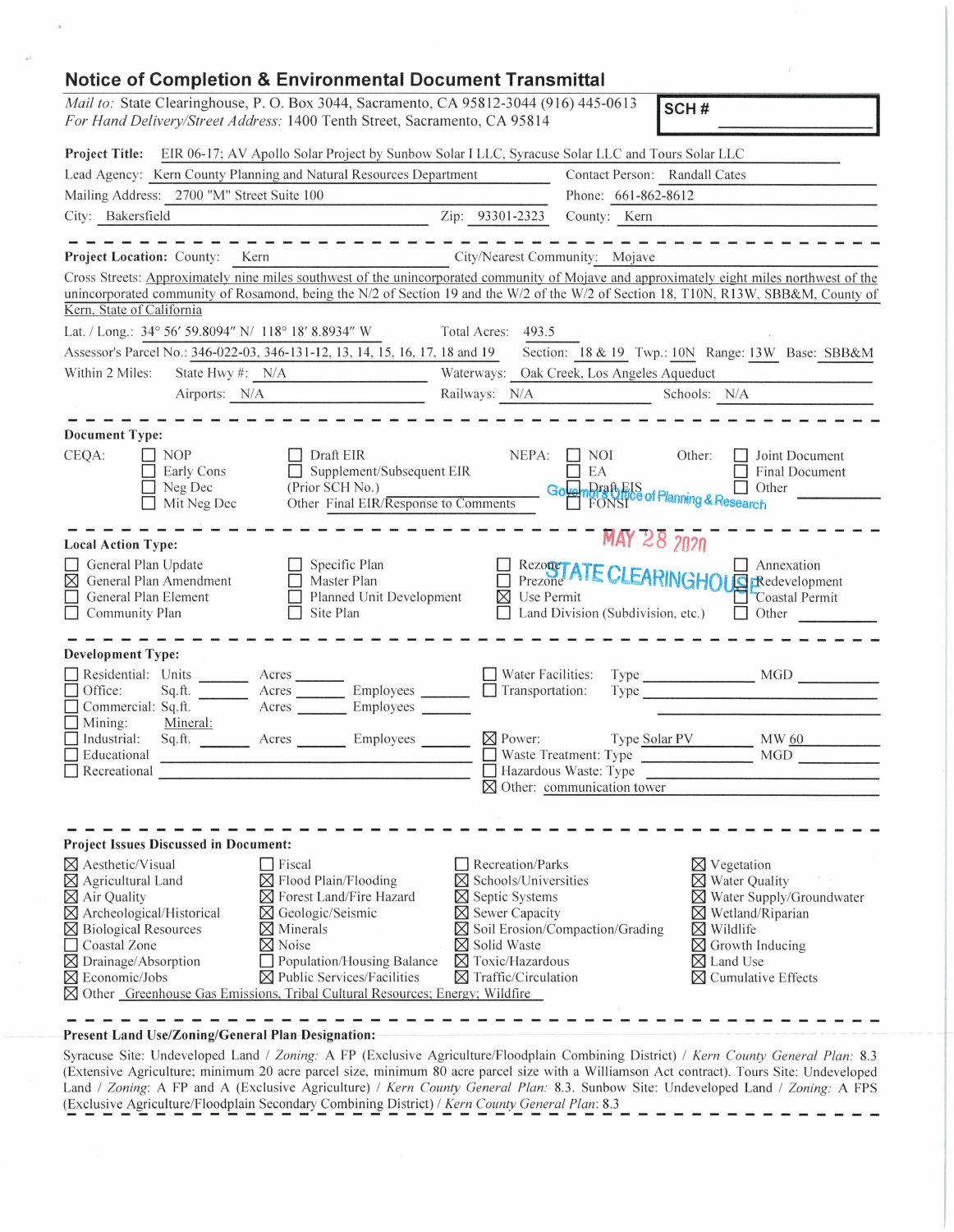### **Project Description:** *(please use a separate page if necessary)*

#### The project proponents are requesting:

(a) Three Conditional Use Permits, each to allow for the construction and operation of a 20 megawatt solar photovoltaic electrical generating facility (Section 19.12.030.G) in an A District (CUP 37, Map 214; CUP 38, Map 214; CUP 39, Map 214);

(b) Conditional Use Permit to allow for the construction and operation of a communication tower on the Syracuse Site (CUP 41, Map 214);

( c) Amendment to the Circulation Element of the Kern County General Plan to eliminate road reservation along the mid-section line in Section 19, T10N/Rl3W SBB&M, in Zone Map 214 (General Plan Amendment 5, Map 214);

(d) The project's permanent facilities would include, service roads, communication tower, communication cables, overhead and underground transmission lines, electrical switching station, project substations, operations and maintenance facilities, and gen-tie lines to transmit electricity from the project substation on each of the three sites (Sunbow Site, Syracuse Site, Tours Site) to the electrical switching station. An existing gentie line would transmit electricity from the electrical switching station to the electrical grid.

# **Reviewing Agencies Checklist**

Lead Agencies may recommend State Clearinghouse distribution by marking agencies below with and **"X".**  If you have already sent your document to the agency please denote that with an **"S".** 

|              | Air Resources Board                     |    | Office of Emergency Services                         |
|--------------|-----------------------------------------|----|------------------------------------------------------|
|              | Boating & Waterways, Department of      |    | Office of Historic Preservation                      |
|              | California Highway Patrol               |    | Office of Public School Construction                 |
|              | CalFire                                 |    | Parks & Recreation                                   |
| <sub>S</sub> | Caltrans District # $6 \& 9$            |    | Pesticide Regulation, Department of                  |
|              | <b>Caltrans Division of Aeronautics</b> |    | Public Utilities Commission                          |
|              | Caltrans Planning (Headquarters)        |    | Regional WQCB # Lahontan                             |
|              | Central Valley Flood Protection Board   |    | Resources Agency                                     |
|              | Coachella Valley Mountains Conservancy  |    | S.F. Bay Conservation & Development Commission       |
|              | Coastal Commission                      |    | San Gabriel & Lower L.A. Rivers and Mtns Conservancy |
|              | Colorado River Board                    |    | San Joaquin River Conservancy                        |
| S            | Conservation, Department of             |    | Santa Monica Mountains Conservancy                   |
|              | Corrections, Department of              |    | <b>State Lands Commission</b>                        |
|              | Delta Protection Commission             |    | SWRCB: Clean Water Grants                            |
|              | Education, Department of                |    | <b>SWRCB: Water Quality</b>                          |
| S.           | <b>Energy Commission</b>                |    | <b>SWRCB: Water Rights</b>                           |
| S            | Fish & Game Region # Fresno             |    | Tahoe Regional Planning Agency                       |
|              | Food & Agriculture, Department of       |    | Toxic Substances Control, Department of              |
|              | General Services, Department of         | S. | Water Resources, Department of                       |
|              | Health Services, Department of          |    |                                                      |
|              | Housing & Community Development         | S  | Other So. San Joaquin Arch. Info. Ctr.               |
|              | Integrated Waste Management Board       | S  | Other CalGEM - Bakersfield                           |
|              | Native American Heritage Commission     |    |                                                      |

### **Local Public Review Period (to be filled in by lead agency)**

| Starting Date May 29, 2020            | Ending Date June 11, 2020 |  |  |  |
|---------------------------------------|---------------------------|--|--|--|
|                                       |                           |  |  |  |
| Lead Agency (Complete if applicable): |                           |  |  |  |
|                                       |                           |  |  |  |
|                                       | Address:                  |  |  |  |
|                                       | City/State/Zip:           |  |  |  |
|                                       | Phone:                    |  |  |  |
| Phone:                                |                           |  |  |  |
|                                       |                           |  |  |  |